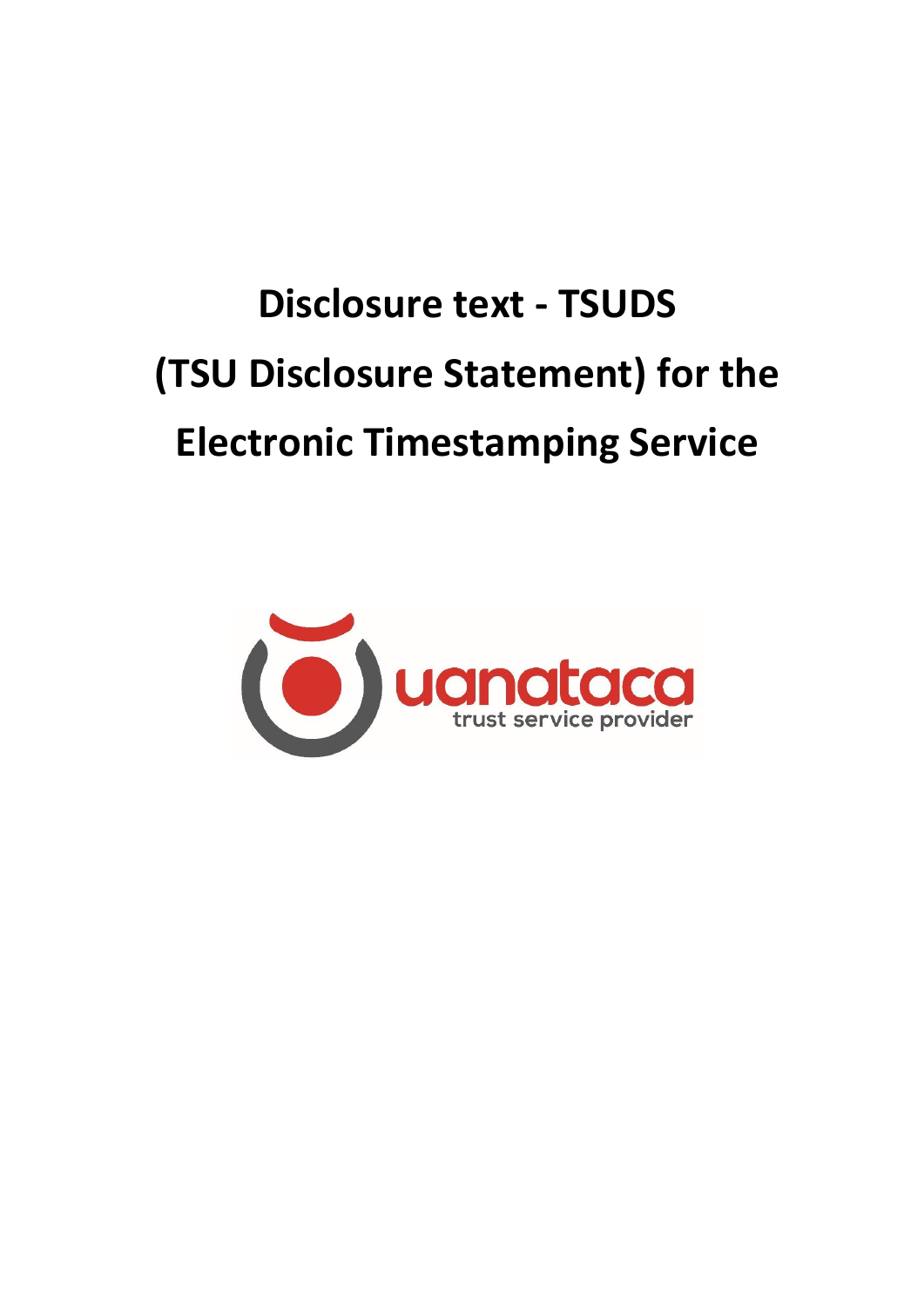# **General information**

## **Documentary control**

| Safety classification: | <b>Public</b>        |
|------------------------|----------------------|
| Versión:               | $\overline{2}$       |
| Edition date:          | 11/11/2021           |
| File                   | PDS - TSU_v2_EN.docx |
| Code                   | <b>PSC-3.4-</b>      |

## **Formal State**

| <b>Prepared by:</b>    | Revieweb by:        | Approveb by:         |  |
|------------------------|---------------------|----------------------|--|
| Name: Alejandro Grande | Name: Albert Borrás | Name: Gabriel García |  |
| Date: 11/11/2021       | Date: 12/11/2021    | Date: 16/11/2021     |  |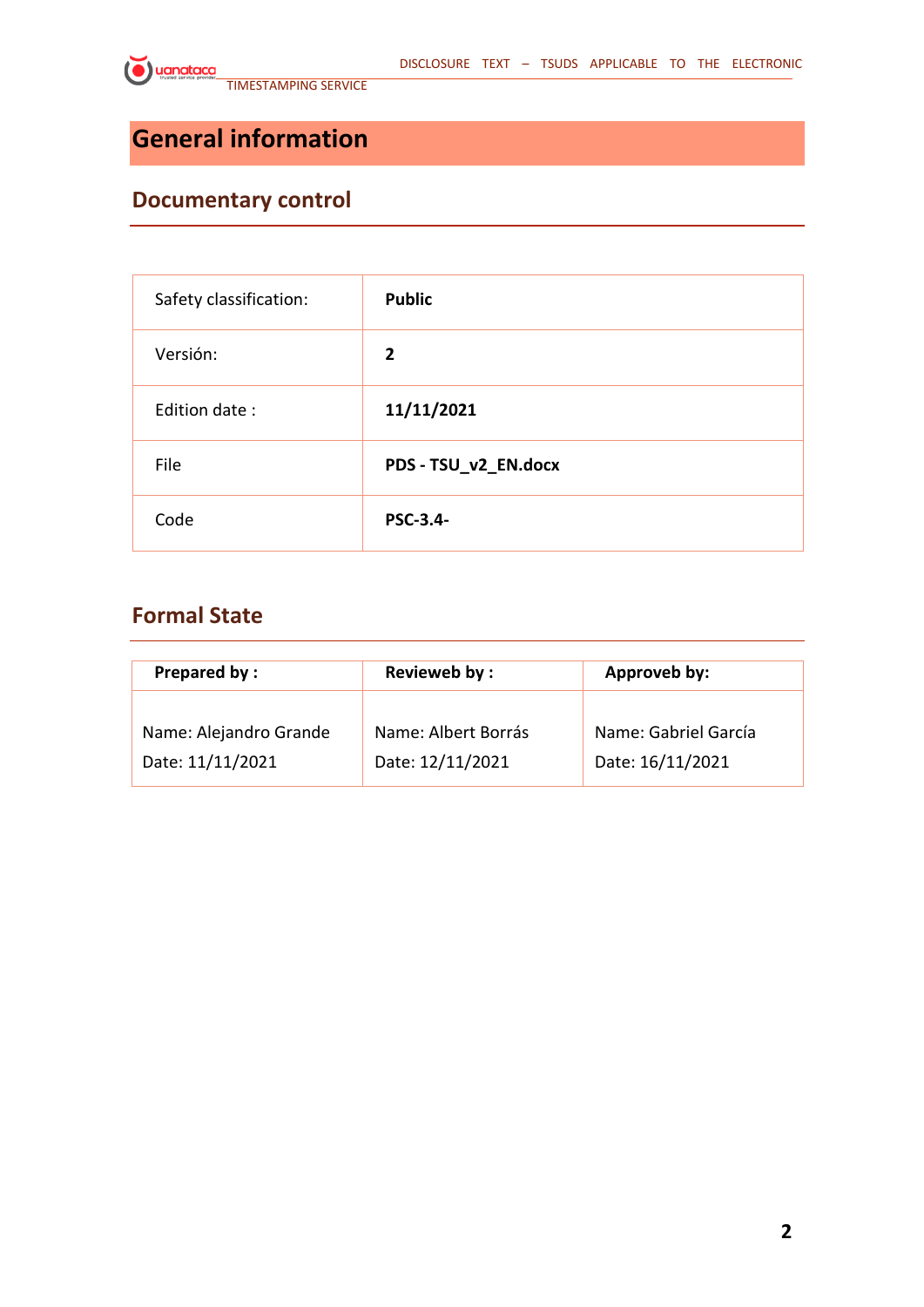# **Version control**

| <b>Version</b>   | Parts change | <b>Description change</b>                                                                                                                                                                                 | <b>Author change</b> | <b>Change date</b> |
|------------------|--------------|-----------------------------------------------------------------------------------------------------------------------------------------------------------------------------------------------------------|----------------------|--------------------|
| 1.0 <sub>1</sub> | Original     | Document creation                                                                                                                                                                                         | <b>DMP</b>           | 23/06/20217        |
| $\mathcal{P}$    | Full         | Review of the document regarding<br>the new version of the Certification<br>Practice Statement. Adjustment in<br>accordance with the document<br>coding of the Information Security<br>Management System, | AGB                  | 11/11/2021         |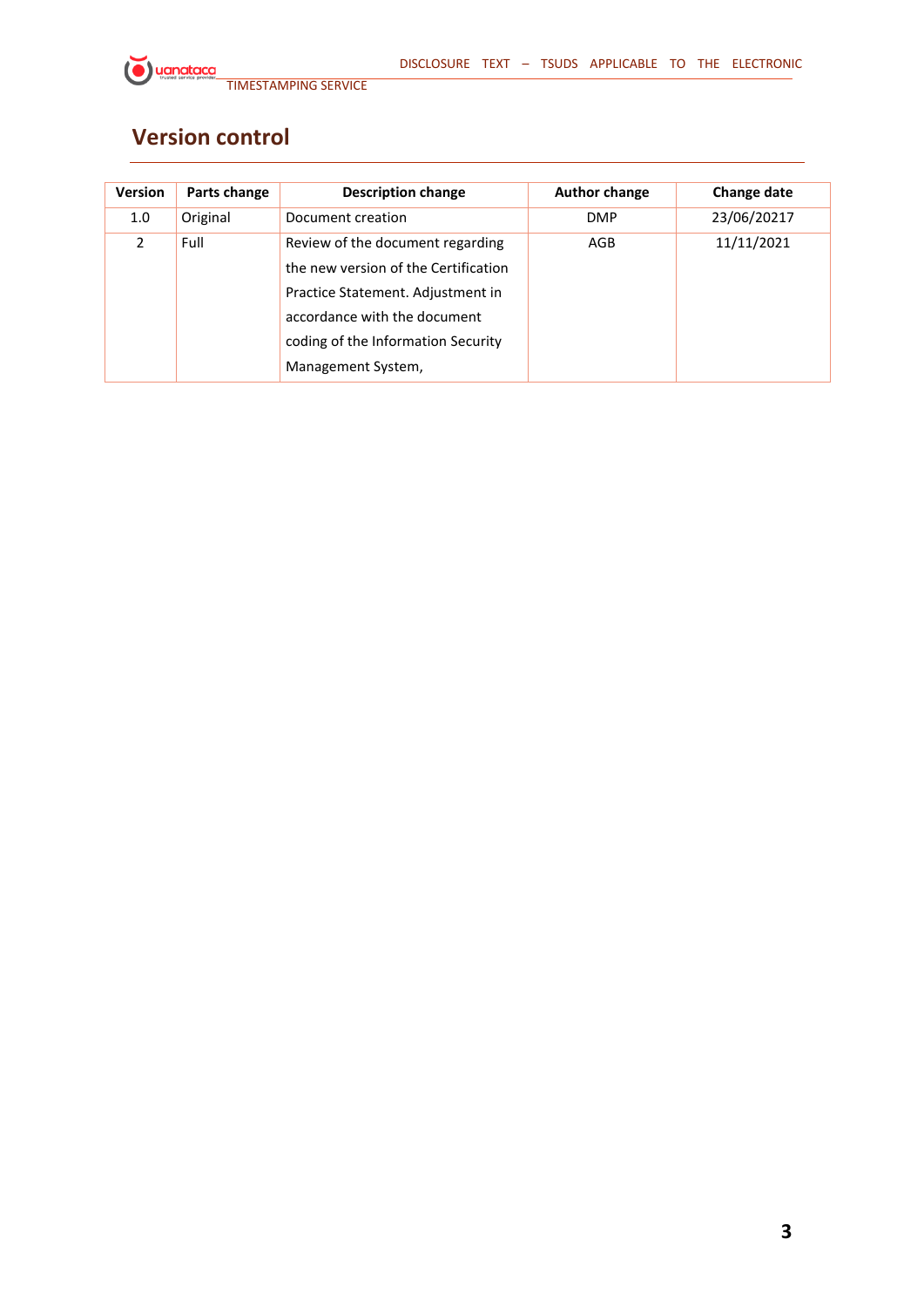

# <span id="page-3-0"></span>Index

|        | DISCLOSURE TEXT - TSUDS APPLICABLE TO THE ELECTRONIC TIMESTAMPING SERVICE  5                 |  |
|--------|----------------------------------------------------------------------------------------------|--|
| 1.1.   |                                                                                              |  |
| 1.2.   |                                                                                              |  |
| 1.2.1. |                                                                                              |  |
| 1.2.2. |                                                                                              |  |
| 1.2.3. |                                                                                              |  |
| 1.3.   |                                                                                              |  |
| 1.3.1. |                                                                                              |  |
| 1.3.2. |                                                                                              |  |
| 1.3.3. |                                                                                              |  |
| 1.3.4. |                                                                                              |  |
| 1.3.5. |                                                                                              |  |
| 1.4.   |                                                                                              |  |
| 1.4.1  |                                                                                              |  |
| 1.5.   |                                                                                              |  |
| 1.6.   |                                                                                              |  |
| 1.6.1. |                                                                                              |  |
| 1.6.2. | Verification requirement for the electronic signature related to the qualified electronic    |  |
|        |                                                                                              |  |
| 1.6.3. | Trust on a non verified electronic signature related to a qualified electronic timestamping9 |  |
| 1.6.4. |                                                                                              |  |
| 1.6.5. |                                                                                              |  |
| 1.7.   |                                                                                              |  |
| 1.8.   |                                                                                              |  |
| 1.8.1. | UANATACA guarantee for the qualified electronic timestamping services 11                     |  |
| 1.8.2. |                                                                                              |  |
| 1.9.   |                                                                                              |  |
| 1.9.1. |                                                                                              |  |
| 1.9.2. |                                                                                              |  |
| 1.10.  |                                                                                              |  |
| 1.11.  |                                                                                              |  |
| 1.12.  |                                                                                              |  |
| 1.13.  |                                                                                              |  |
| 1.14.  |                                                                                              |  |
| 1.15.  |                                                                                              |  |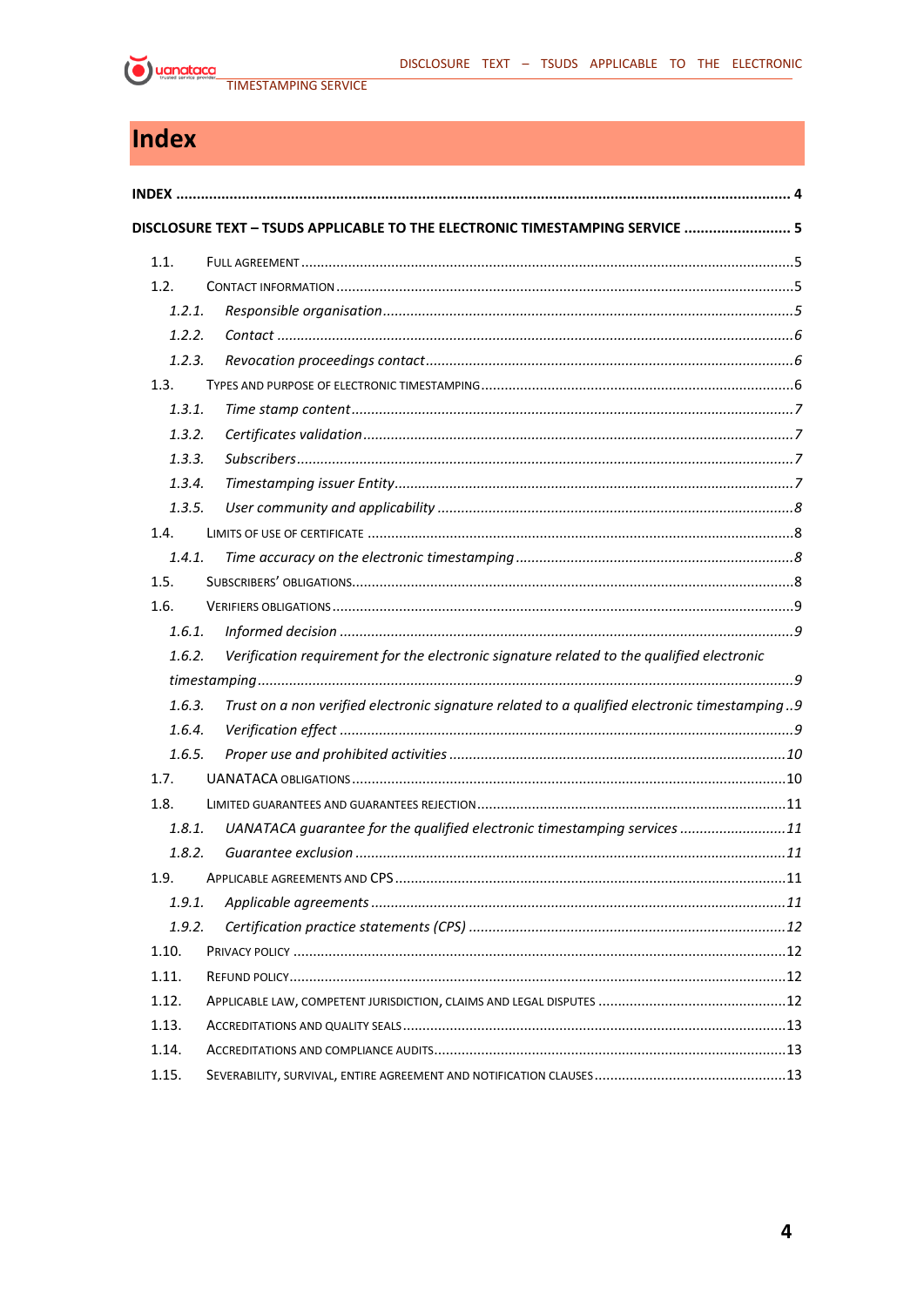# <span id="page-4-0"></span>**DISCLOSURE TEXT – TSUDS APPLICABLE TO THE ELECTRONIC TIMESTAMPING SERVICE**

This document contains the essential information in connection with the certification service of the Qualified Electronic Timestamping of the Entity of UANATACA This document follows the defined structure of the Annex B of the Regulation ETSI EN 319 421-1.

## <span id="page-4-1"></span>**1.1. Full agreement**

The present document provides high-level statements with regards to UANATACA's qualified electronic timestamping service. It does not substitute, nor revoke any other policy of UANATACA available at [https://www.uanataca.com.](https://www.uanataca.com/)

## <span id="page-4-2"></span>**1.2. Contact information**

#### <span id="page-4-3"></span>**1.2.1. Responsible organisation**

The Qualified Electronic Timestamping Authority UANATACA, known as 'UANATACA' is the result of:

UANATACA, S.A. CALLE RIERA DE CAN TODÀ, 24-26, 6º, 1ª 08024 BARCELONA (SPAIN) PHONE NUMBER: +34 935 272 290 EMAIL: INFO@UANATACA.COM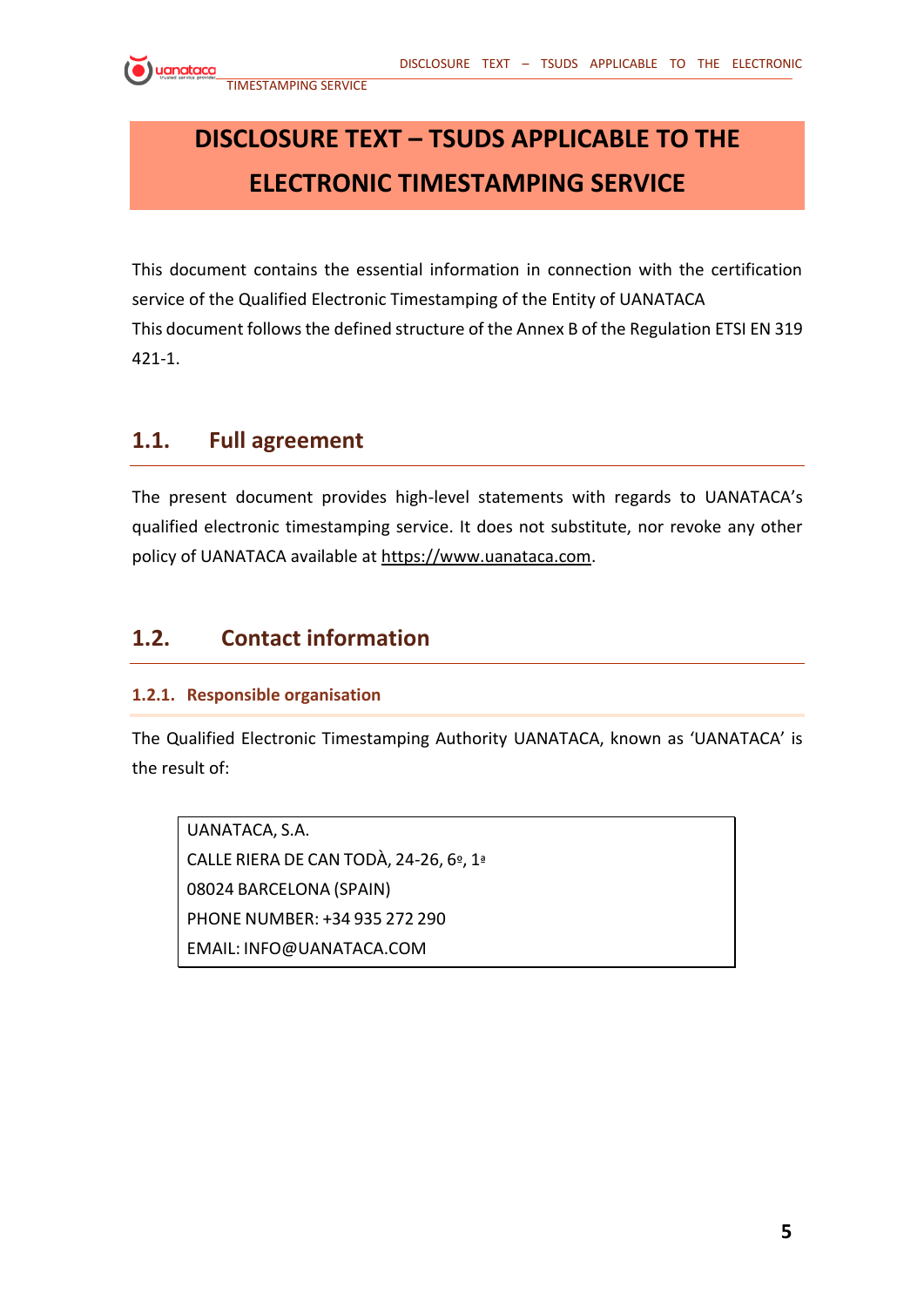

#### <span id="page-5-0"></span>**1.2.2. Contact**

For inquiries, please contact:

UANATACA, S.A. EMAIL: INFO@UANATACA.COM PHONE NUMBER: +34 935 272 290

#### <span id="page-5-1"></span>**1.2.3. Revocation proceedings contact**

For inquiries, please contact:

UANATACA, S.A. EMAIL: INFO@UANATACA.COM PHONE NUMBER: +34 935 272 290

## <span id="page-5-2"></span>**1.3. Types and purpose of electronic timestamping**

The qualified timestamping service follows the guidelines of the PDS of the TSU Certificate with the OID 1.3.6.1.4.1.47286.1.5.

The service provided by UANATACA is in accordance with Best Practices Policy for Time-Stamp (BTSP) defined by ETSI 319 421, with the OID 0.4.0.2023.1.1.

| itu-t(0) identified-organization(4) etsi(0)  |                 |
|----------------------------------------------|-----------------|
| time-stamp-policy(2023)                      | 0.4.0.2023.1.1. |
| policy-identifiers(1) baseline-ts-policy (1) |                 |

The electronic timestamping are qualified certificates according to Regulation UE 910/2014 and the certificate of the TSU is issued with the policy on ETSI EN 319 411-2.

The clients receiving this electronic timestamping service are obliged to comply with the current legislation and comply with the signed contracts with this Stamping Authority, verify with the correction of the timestamping signature, the validity of the TSU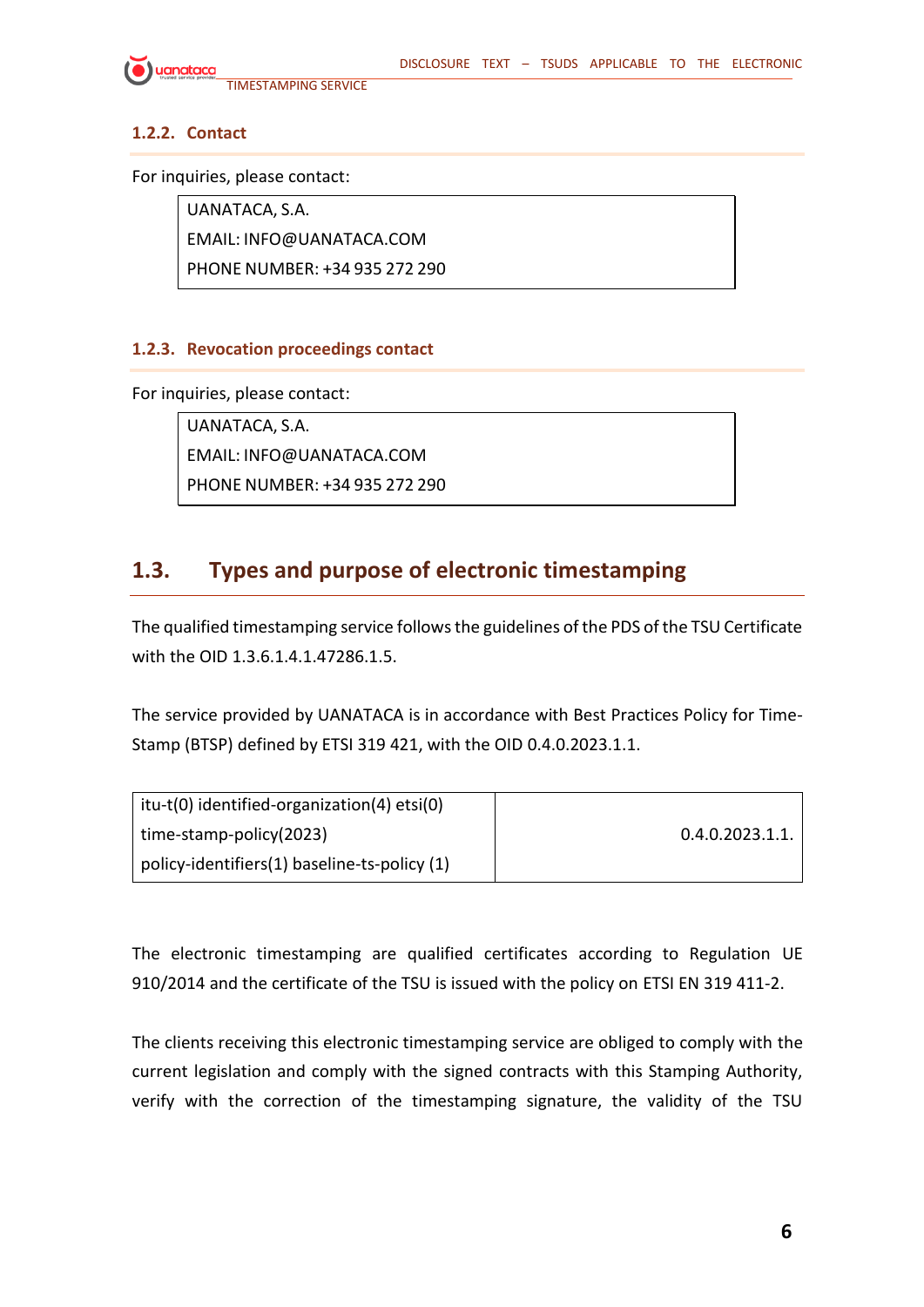

certificate, as well as to verify the hash of the timestamping matches with the one that was sent previously.

#### <span id="page-6-0"></span>**1.3.1. Time stamp content**

Each time stamp issued by UANATACA contains all the information required by the regulation, such as:

- 1. Time stamp serial number.
- 2. Time stamp signature algorithm. In this case, the algorithm used is RSA (SHA256rsa 1.2.840.113549.1.1.11).
- 3. The identifier of the certificate relative to the public key of the TSU.
- 4. The date and time of the time stamp.
- 5. The accuracy of the time source compared to UTC. In this case, 1 second or better (see 1.4.1 of this document).
- 6. The identifier regarding the hash algorithm used to generate the evidence. The algorithm used is (Secure hash ALGORITHM 256-bit OID: 2.16.840.1.101.3.4.2.1).
- 7. The value of the footprint regarding electronic evidence.

#### <span id="page-6-1"></span>**1.3.2. Certificates validation**

The verification of the state of the certificates is carried out from:

- Service access of OCSP: <http://ocsp1.uanataca.com/public/pki/ocsp/>
- Download of the CRL from: [https://www.uanataca.com](https://www.uanataca.com/)

#### <span id="page-6-2"></span>**1.3.3. Subscribers**

The subscriber is the natural or legal person that has signed the electronic timestamping service of UANATACA.

#### <span id="page-6-3"></span>**1.3.4. Timestamping issuer Entity**

The electronic timestamping services are issued by UANATACA, identified previously.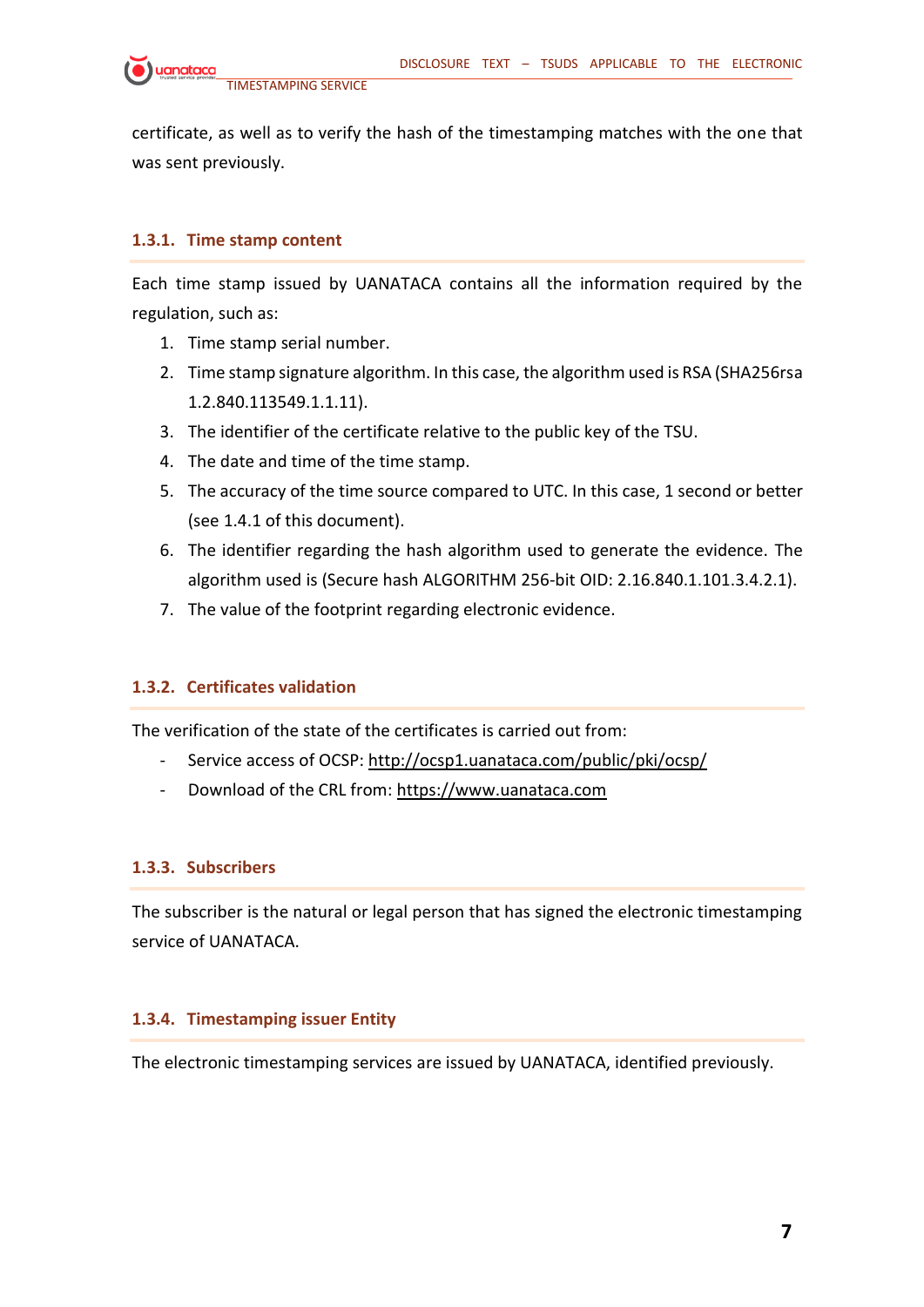#### <span id="page-7-0"></span>**1.3.5. User community and applicability**

The service users will be principally, the applications and/or clients systems (natural or legal persons), which have requested these services of UANATACA. The electronic timestamping provided by TSU of UANATACA, are included as services provided by UANATACA, with a national supervisor complying with the current technical and legal regulations.

## <span id="page-7-1"></span>**1.4. Limits of use of certificate**

The electronic timestamping restrict its use in the applications and/or systems of the clients (natural or legal persons) that have signed of these services.

The electronic timestamping cannot be used for other purposes than those previously mentioned.

#### <span id="page-7-2"></span>**1.4.1. Time accuracy on the electronic timestamping**

The Qualified Timestamping service of UANATACA is based on the use of TSP protocols on HTTP, defined in the regulation RFC 3161 'Internet X.509 Public Key Infrastructure Time-Stamp Protocol (TSP)'.

UANATACA has a trustworthy source of time for highest availability that allows a level of trust of STRATUM 3, via NTP, with the CSUC.

The time accuracy of the Qualified Timestamping of UANATACA is a second regarding UTC.

## <span id="page-7-3"></span>**1.5. Subscribers' obligations**

The subscriber is obliged to:

• Apply the qualified electronic timestamping in accordance with the procedure and, if it is needed, the trustworthy technical components provided by UANATACA, as per the certification practice statement (CPS) and in the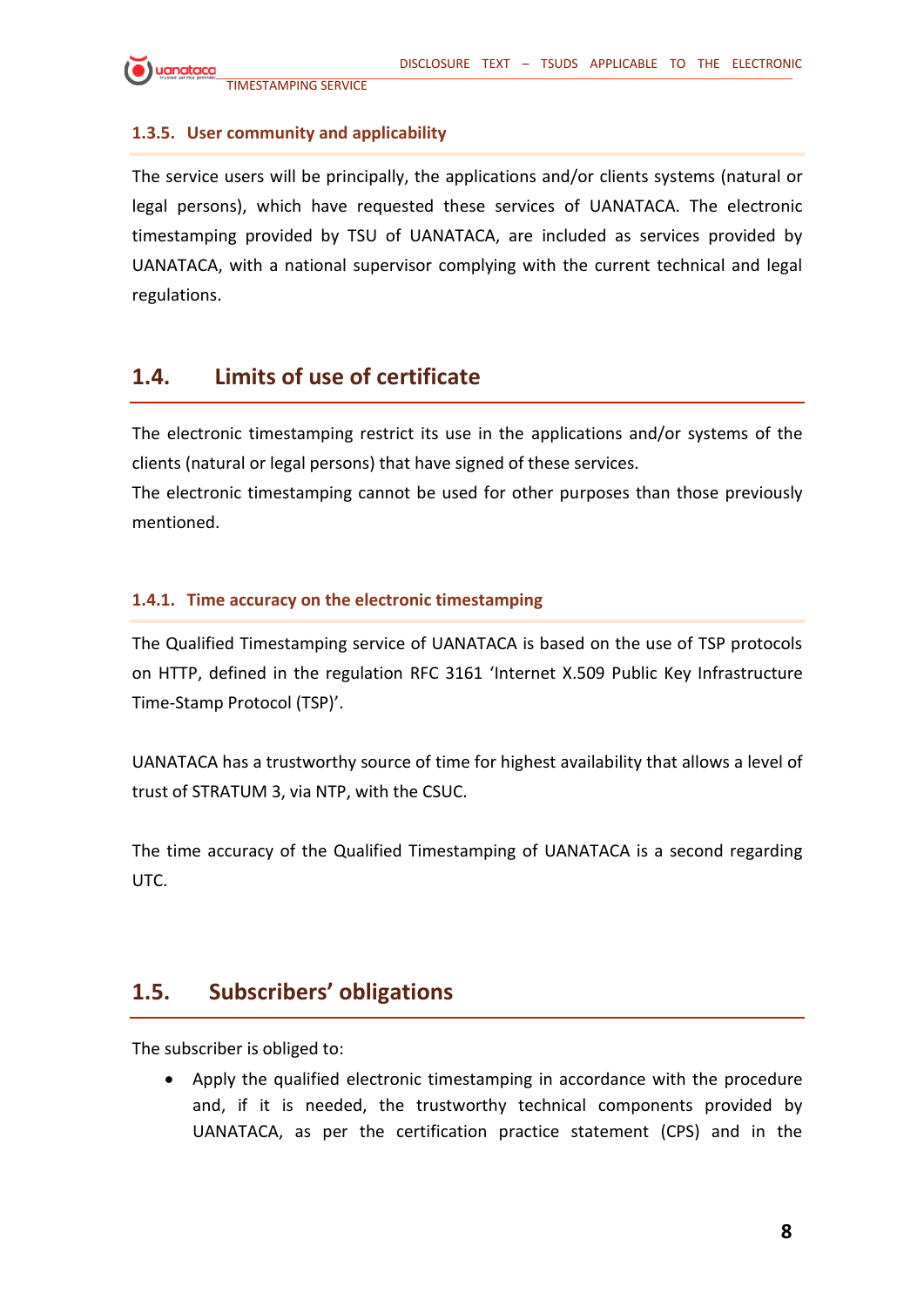

UANATACA documentation

- Follow the specific instructions on the PDS of the TSU certificate of UANATACA.
- Verify the electronic signatures of the electronic timestamping, including the validity of the used certificate.
- Use the electronic timestamping within the limits and the area referred in this TSUDS.

## <span id="page-8-0"></span>**1.6. Verifiers obligations**

#### <span id="page-8-1"></span>**1.6.1. Informed decision**

The verifier will compromise to comply the technical, operational and security requirements described in the CPS of UANATACA.

#### <span id="page-8-2"></span>**1.6.2. Verification requirement for the electronic signature related to the qualified electronic timestamping**

The verification will usually be executed automatically by the verifier software and, in other case, according to the CPS and this TSUDS.

## <span id="page-8-3"></span>**1.6.3. Trust on a non verified electronic signature related to a qualified electronic timestamping**

If the verifier is confident on an electronic signature related to a non verified qualified electronic timestamping will assume all risks from that action.

#### <span id="page-8-4"></span>**1.6.4. Verification effect**

Under the correct verification of the electronic timestamping certificates of compliance with this disclosure text (PDS), the verifier can trust the provided information.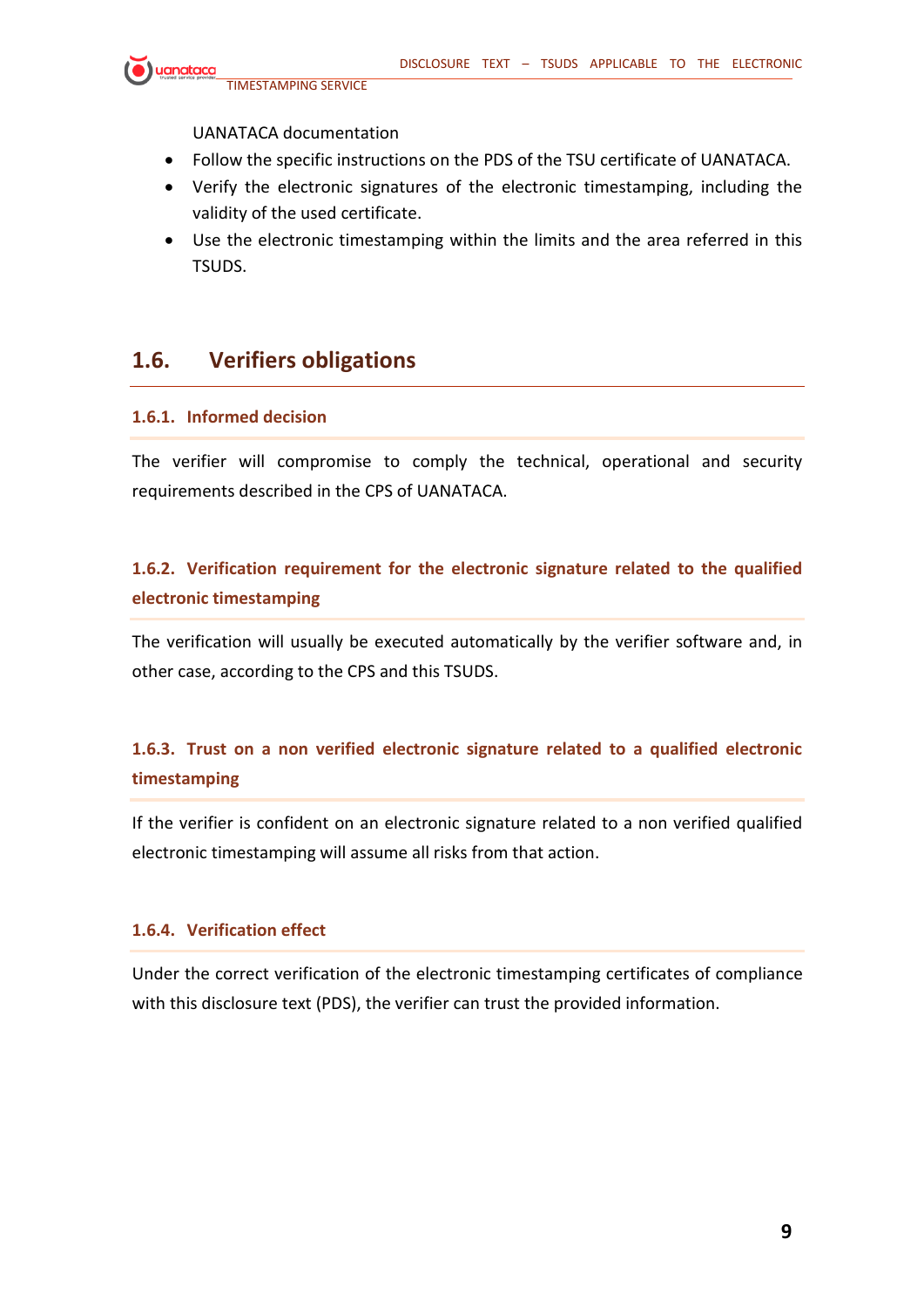

#### <span id="page-9-0"></span>**1.6.5. Proper use and prohibited activities**

The verifier agrees not to use any type of status information of qualified electronic timestamping or any other type that has been supplied by UANATACA, in performing a prohibited transaction by the applicable law of that transaction.

The verifier agrees not to inspect, interfere or perform any reverse engineer of the technical implementation of public services for electronic timestamping or certification of UANATACA without prior written consent.

In addition, the verifier binds not to intentionally compromise the security of public services electronic timestamping of UANATACA.

The qualified electronic timestamping services provided by UANATACA have not been designed and its use or resale as control equipment for dangerous situations is not authorized nor for uses that require fail-safe actions, such as the operation of nuclear installation, navigation systems, air communications, or weapons control systems, where a failure could lead directly to death, personal injury or severe environmental damage.

## <span id="page-9-1"></span>**1.7. UANATACA obligations**

Regarding the provision of the qualified electronic timestamping service, UANATACA undertakes:

- a) Issue, deliver and manage qualified seals, according to the instructions provided by the subscriber, in the cases and for the reasons described in UANATACA CPS.
- b) Perform the services with technical media and suitable materials, and with personnel that meet the qualification conditions and experience established in the CPS.
- c) Comply the quality service levels, in accordance with what is established in the CPS, in the technical, operational and security aspects.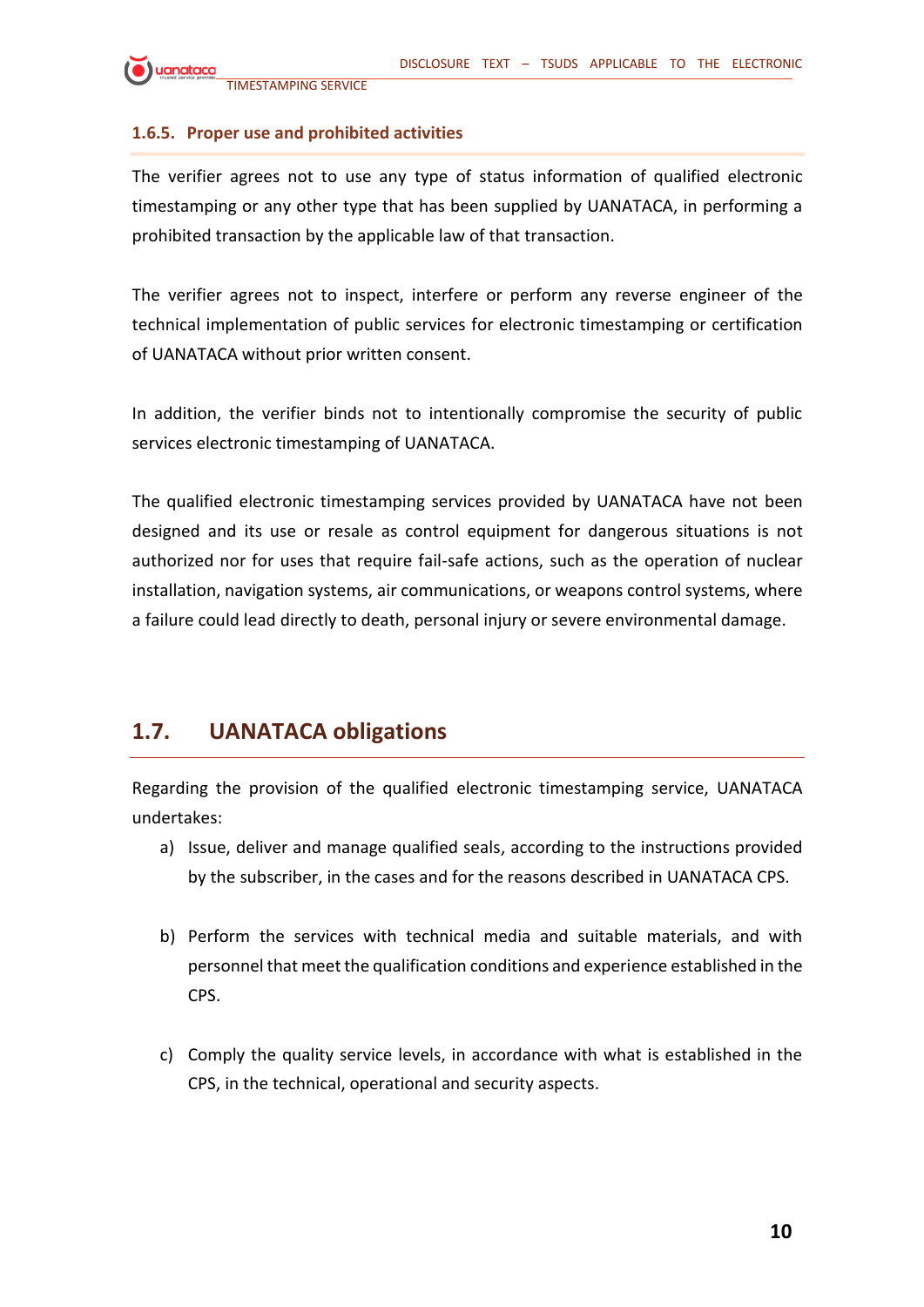## <span id="page-10-0"></span>**1.8. Limited guarantees and guarantees rejection**

#### <span id="page-10-1"></span>**1.8.1. UANATACA guarantee for the qualified electronic timestamping services**

UANATACA guarantees to the subscriber that the timestamping complies with the material requirements established in the Certification Practice Statement (CPS).

UANATACA guarantees the relying third party on the qualified electronic timestamping that the information contained or incorporated by reference in the seal is accurate, except where indicated the opposite.

Additionally, UANATACA guarantees to the subscriber and the relying third party in the timestamping the responsibility of the Certification Authority, with the limits established. UANATACA will not be responsible for fortuitous events or force majeure.

#### <span id="page-10-2"></span>**1.8.2. Guarantee exclusion**

UANATACA rejects any other different guarantee to the previous that is not legally enforceable.

## <span id="page-10-3"></span>**1.9. Applicable agreements and CPS**

#### <span id="page-10-4"></span>**1.9.1. Applicable agreements**

Applicable agreements of high-qualified electronic timestamping are the following:

- Certification services contract, which regulates the relation between UANATACA and the subscribing qualified electronic timestamping company.
- Service general terms incorporated in this disclosure text (PDS) of the TSU certificate.
- The conditions incorporated in the disclosure text TSUDS of the electronic timestamping.
- CPS regulates the certificates issuance and use of the qualified electronic timestamping certificates.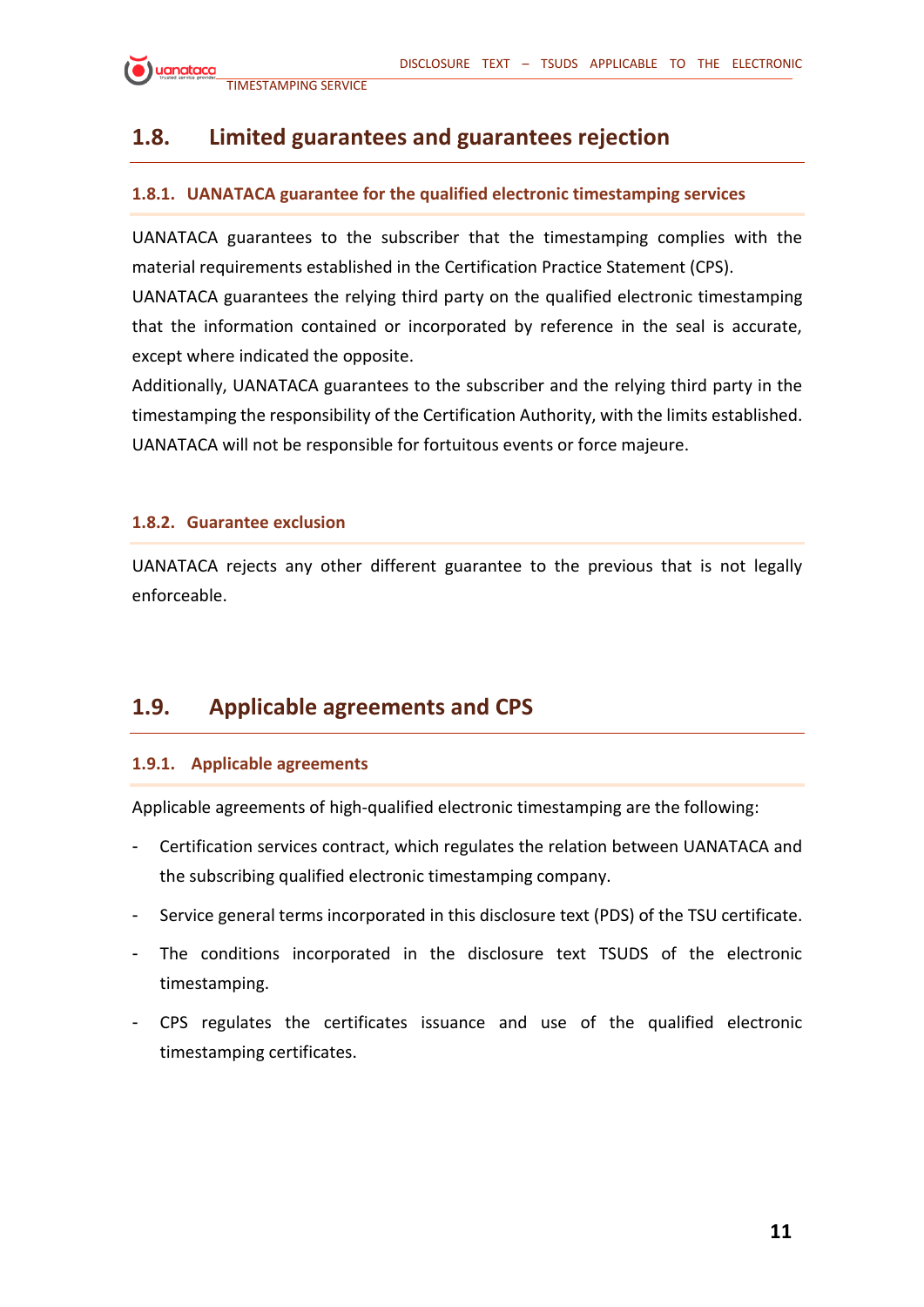

#### <span id="page-11-0"></span>**1.9.2. Certification practice statements (CPS)**

UANATACA certification services and timestamping are technically an operationally regulated by the CPS of UANATACA, for its subsequent updates, as well as the additional documents.

The CPS and the operations documentation is changed periodically in the Registry and can be consulted on the website: https://www.uanataca.com

## <span id="page-11-1"></span>**1.10. Privacy policy**

See Section 9.4 of the CPS of UANATACA.

## <span id="page-11-2"></span>**1.11. Refund policy**

UANATACA will not reimburse the cost of certification under any circumstance.

# <span id="page-11-3"></span>**1.12. Applicable law, competent jurisdiction, claims and legal disputes**

The relations with UANATACA are governed by the Spanish law as well as the applicable civil and commercial legislation.

The competent jurisdiction is indicated in the Civil Procedure Law 1/2000, of January 7th

In case of disagreement between the parties, the parties will try an amicable settlement. For this purpose, the parties should address a communication to UANATACA, by any means, which they will leave a written record to the contact address indicated on section 1 on this document.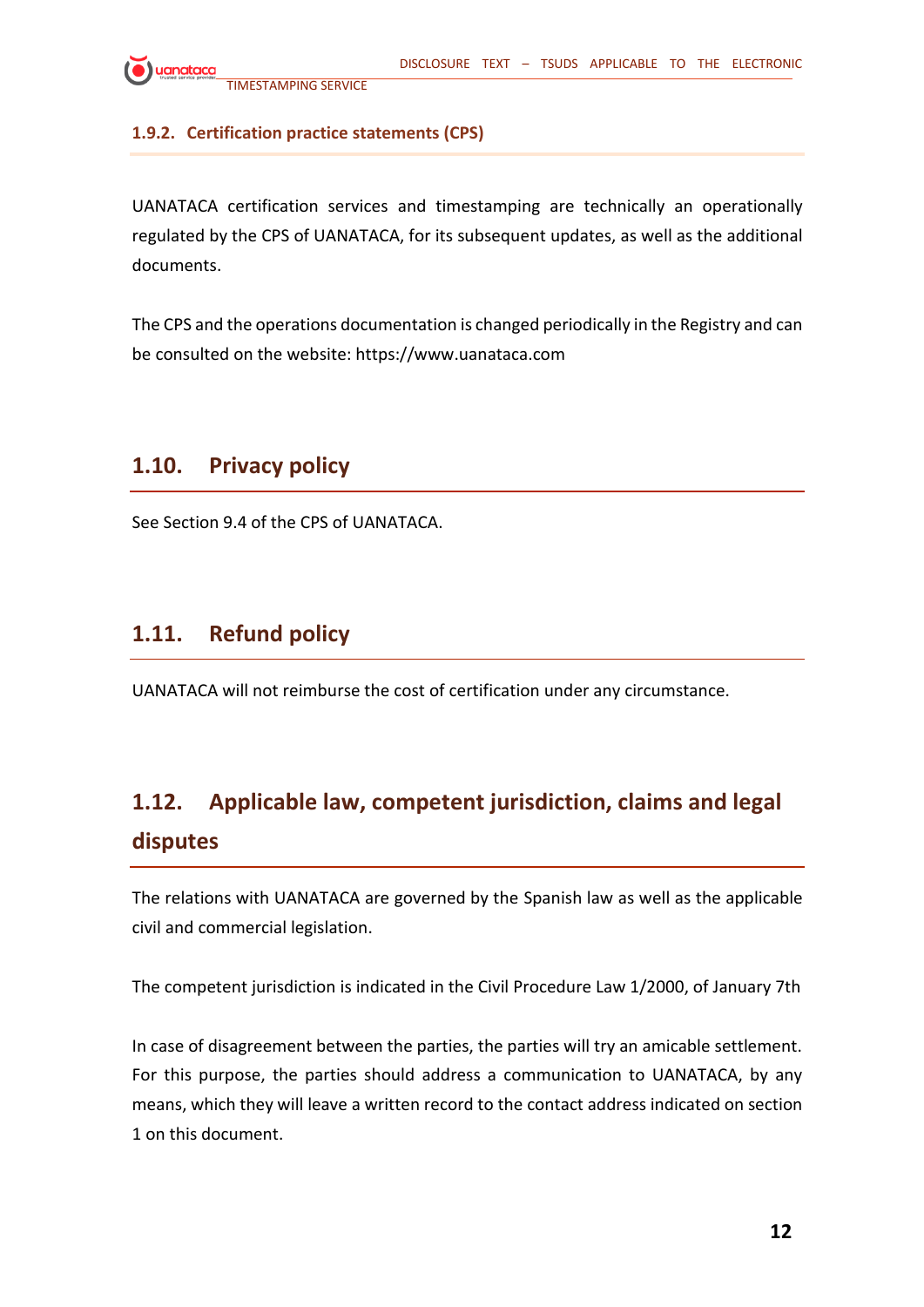In case the parties do not reach an agreement, any of them could refer the dispute to the civil jurisdiction, with subjection to Law Courts of the Registered Office of UANATACA.

More information about dispute settlement can be found on https://www.uantaca.com

## <span id="page-12-0"></span>**1.13. Accreditations and quality seals**

Non-stipulated.

## <span id="page-12-1"></span>**1.14. Accreditations and compliance audits**

UANATACA is included in the Spanish list of trustworthy service lender (TSL) <https://sede.minetur.gob.es/prestadores/tsl/tsl.pdf>

Furthermore it is registered as a qualified trustworthy electronic services lender on the Energy, Tourism and Digital Agenda Department:

[https://sedeaplicaciones2.minetur.gob.es/prestadores/busquedaPrestadores.jsp?opcio](https://sedeaplicaciones2.minetur.gob.es/prestadores/busquedaPrestadores.jsp?opcion=c) [n=c](https://sedeaplicaciones2.minetur.gob.es/prestadores/busquedaPrestadores.jsp?opcion=c)

According to the guidelines on the Regulation UE 910/2014, UANATACA will perform compliance audits every 2 years.

# <span id="page-12-2"></span>**1.15. Severability, survival, entire agreement and notification clauses**

The clauses of this disclosure text are independent of each other, that is why, if any clause is held invalid or unenforceable, the remaining clauses of the PDS will still be applicable, except expressly agreed by the parties.